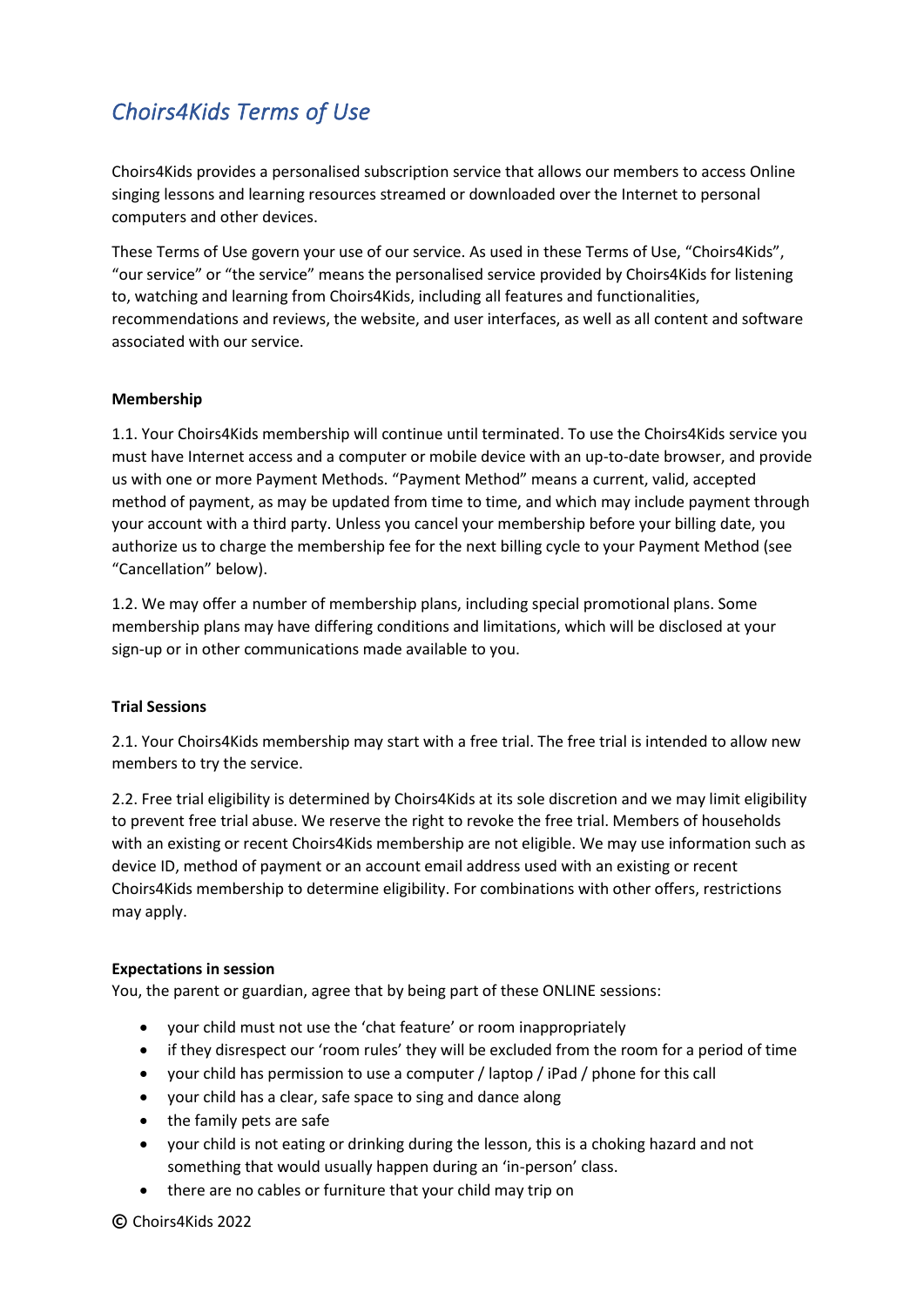- you give permission for them to talk to other Choirs4Kids singers and me online
- no part of our product may be recorded or shared with others
- your child must not visit other websites, or be on their phone/other devices during our lesson
- you will keep Zoom updated and check for updates monthly

I, Sue Ross, will be running these lessons with your child, and I agree that:

- I will be professional at all times
- I will inform you of anything to do with your child's health and well-being if they have concerns whilst we are online
- I will be my most positive self every time we meet
- I will record the online lesson for you to watch after class and this lesson will NOT be available to the public
- Yours and your child's data and images are only for the sole purpose of the online lesson
- We do not take responsibility for any damage to property in your home whilst participating in our lessons.
- We do not take responsibility for any injury whilst this lesson takes place online in your home

## **Billing and Cancellation**

3.1. Billing Cycle. The membership fee for the Choirs4Kids service will be charged to your Payment Method on the specific billing date indicated on your "Account" page. Your billing cycle will continue until you choose to cancel the service. In some cases, your payment date may change, for example if your Payment Method has not successfully settled or if your paid membership began on a day not contained in a given month. Visit our website and click on your "Account" page to see your next payment date.

3.2. Payment Methods. To use the Choirs4Kids service you must provide one Payment Method. If a payment is not successfully settled, due to expiration, insufficient funds, or otherwise, we may suspend your access to the service until we have successfully charged a valid Payment Method. For some Payment Methods, the issuer may charge you certain fees, such as foreign transaction fees or other fees relating to the processing of your Payment Method. Local tax charges may vary depending on the Payment Method used. Check with your Payment Method service provider for details.

3.3. Updating your Payment Methods. You can update your Payment Methods by going to the "Account" page. We may also update your Payment Methods using information provided by the payment service providers. Following any update, you authorise us to continue to charge the applicable Payment Method(s).

3.4. Cancellation. You can cancel your Choirs4Kids membership at any time, and you will continue to have access to the Choirs4Kids service through the end of your billing period. Payments are nonrefundable and we do not provide refunds or credits for any partial – month membership periods or unwatched Choirs4Kids content. To cancel, go to the "Account" page and follow the instructions for cancellation. If you cancel your membership, your account will automatically close at the end of your current billing period. To see when your account will close, click "Billing details" on the "Account" page. You will not have access to any content to the Choirs4Kids site once your membership has ended.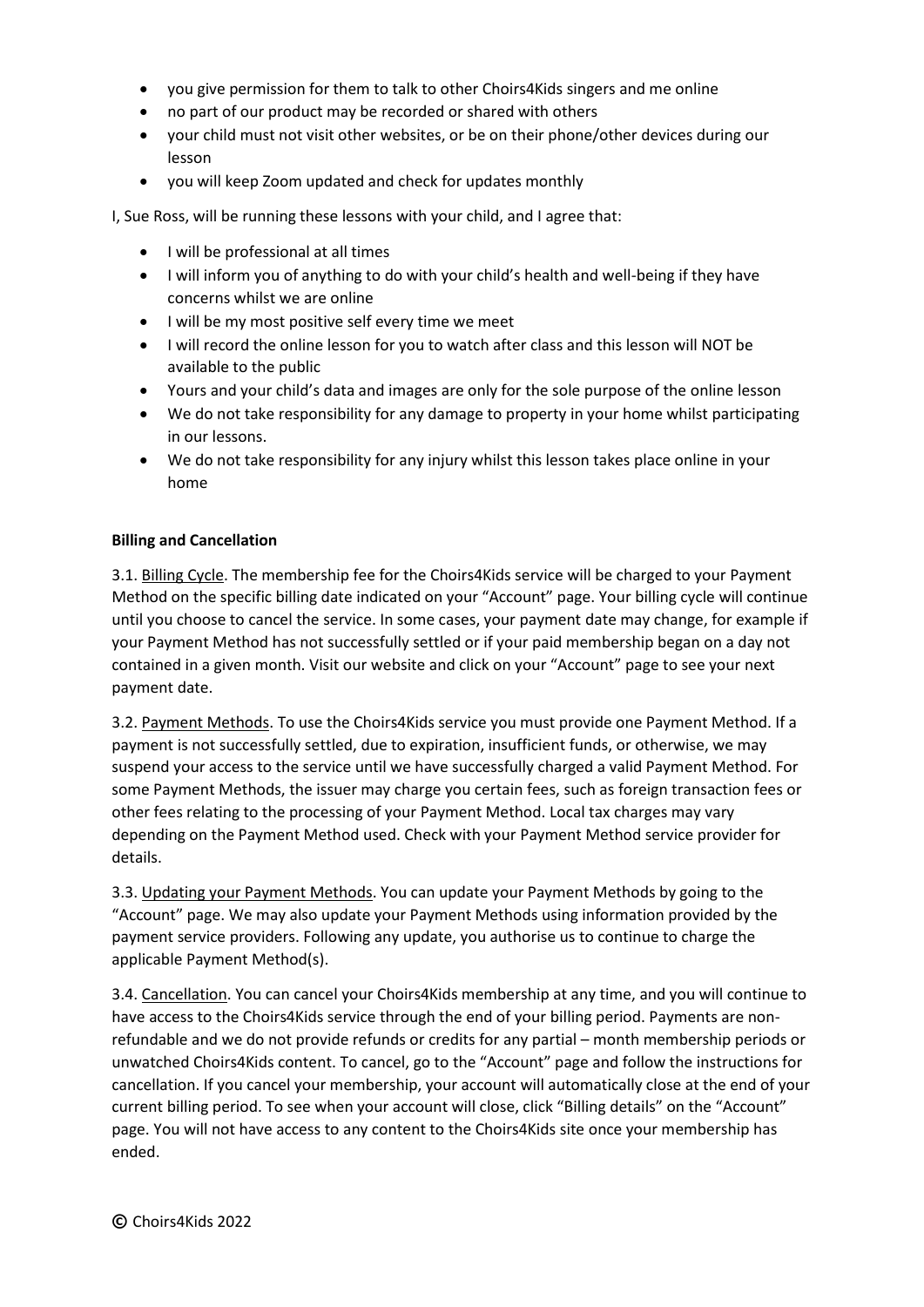3.5. Changes to the Price and Subscription Plans. We may change our subscription plans and the price of our service from time to time; however, any price changes or changes to your subscription plans will apply to subsequent billing cycles only following notice of the change(s) to you.

## **Choirs4Kids Website**

4.1. The Choirs4Kids service and any content viewed through the service are for your personal and non-commercial use only and may not be shared with individuals beyond your household. During your Choirs4Kids membership we grant you a limited, non-exclusive, non-transferable right to access the Choirs4Kids service and view Choirs4Kids content. Except for the foregoing, no right, title or interest shall be transferred to you. You agree not to use the service for public performances.

4.3. The Choirs4Kids service, including the content library, is regularly updated. In addition, we continually test various aspects of our service, including our website, user interfaces, promotional features and availability of Choirs4Kids content.

4.4. You agree not to archive, reproduce, distribute, modify, display, perform, publish, license, create derivative works from, offer for sale, or use (except as explicitly authorized in these Terms of Use) content and information contained on or obtained from or through the Choirs4Kids service. You also agree not to: circumvent, remove, alter, deactivate, degrade or thwart any of the content protections in the Choirs4Kids service; use any robot, spider, scraper or other automated means to access the Choirs4Kids service; decompile, reverse engineer or disassemble any software or other products or processes accessible through the Choirs4Kids service; insert any code or product or manipulate the content of the Choirs4Kids service in any way; or use any data mining, data gathering or extraction method. In addition, you agree not to upload, post, e-mail or otherwise send or transmit any material designed to interrupt, destroy or limit the functionality of any computer software or hardware or telecommunications equipment associated with the Choirs4Kids service, including any software viruses or any other computer code, files or programs. We may terminate or restrict your use of our service if you violate these Terms of Use or are engaged in illegal or fraudulent use of the service.

4.5. The quality of the display of the Choirs4Kids content may vary from device to device, and may be affected by a variety of factors, such as your location, the bandwidth available through and/or speed of your Internet connection. HD availability is subject to your Internet service and device capabilities. You are responsible for all Internet access charges. Please check with your Internet provider for information on possible Internet data usage charges. The time it takes to begin watching Choirs4Kids content will vary based on a number of factors, including your location, available bandwidth at the time, the content you have selected and the device you are using.

#### **Passwords and Account Access**

The member who created the Choirs4Kids account and whose Payment Method is charged (the "Account Owner") has access and control over the Choirs4Kids account and is responsible for any activity that occurs through the Choirs4Kids account. To maintain control over the account and to prevent anyone from accessing the account the Account Owner should not reveal the password or details of the Payment Method associated with the account to anyone. You are responsible for updating and maintaining the accuracy of the information you provide to us relating to your account. We can terminate your account or place your account on hold in order to protect you, Choirs4Kids or our partners from identity theft or other fraudulent activity.